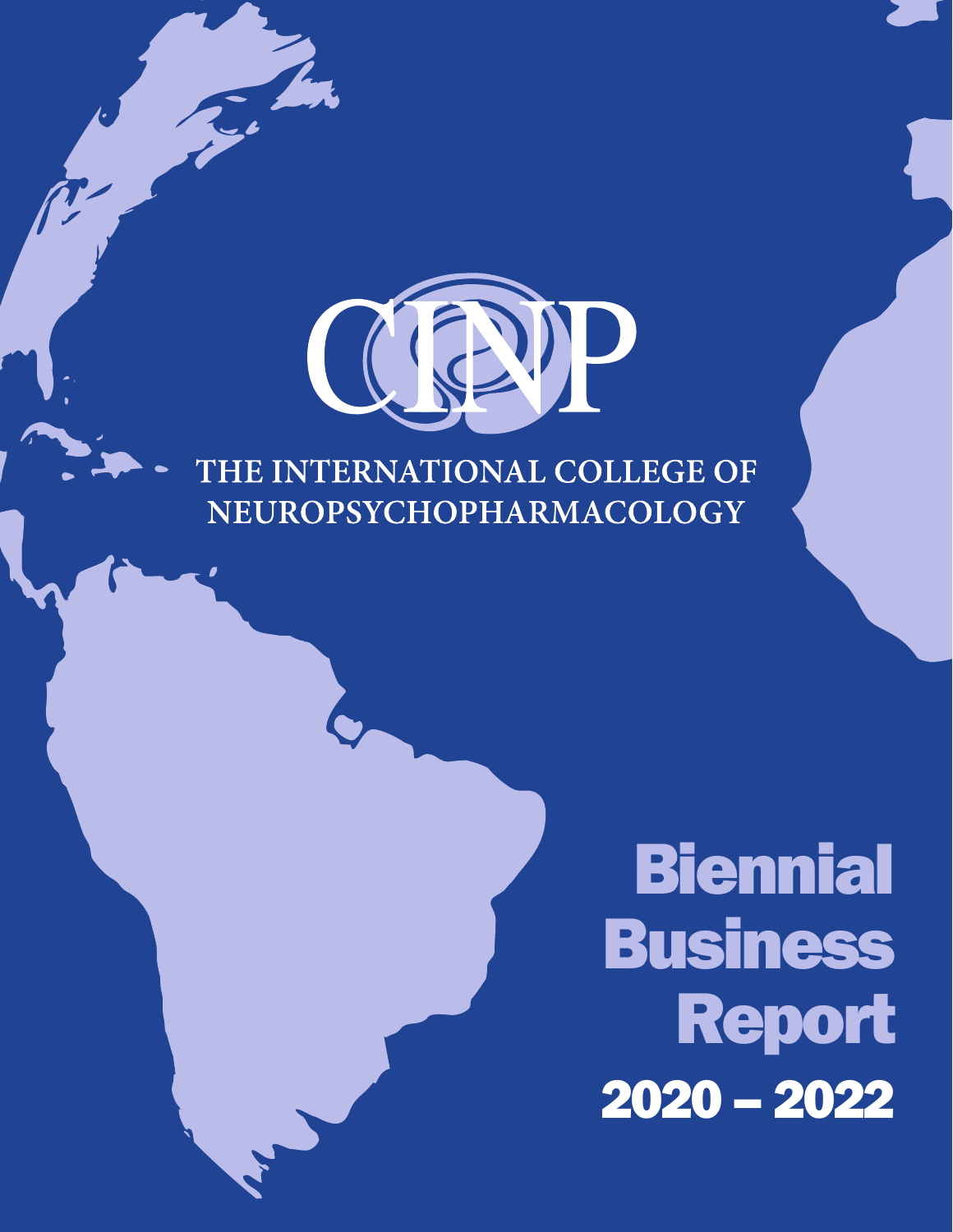# Table of Contents

| <b>President's Report</b>                         | 3  |
|---------------------------------------------------|----|
| <b>Treasurer's Report</b>                         | 5  |
| <b>Secretary's Report</b>                         | 6  |
| <b>Nominations Committee Report</b>               | 7  |
| <b>Credential and Membership Committee Report</b> | 8  |
| CINP 2022 Awardees                                |    |
| Pioneer Awards                                    | 9  |
| Sumitomo/Sunovion Brain Health                    |    |
| <b>Basic Research Award</b>                       | 11 |
| Sumitomo/Sunovion Brain Health                    |    |
| Clinical Research Award                           | 11 |
| <b>Ethics Prize</b>                               | 12 |
| Max Hamilton Award                                | 12 |
| Rafaelsen Awards                                  | 13 |
| <b>Student Awards</b>                             |    |
| - Supported by Meiji Seika Pharma                 | 14 |
| <b>Editor-in-Chief Report</b>                     | 15 |





THE INTERNATIONAL COLLEGE OF<br>NEUROPSYCHOPHARMACOLOGY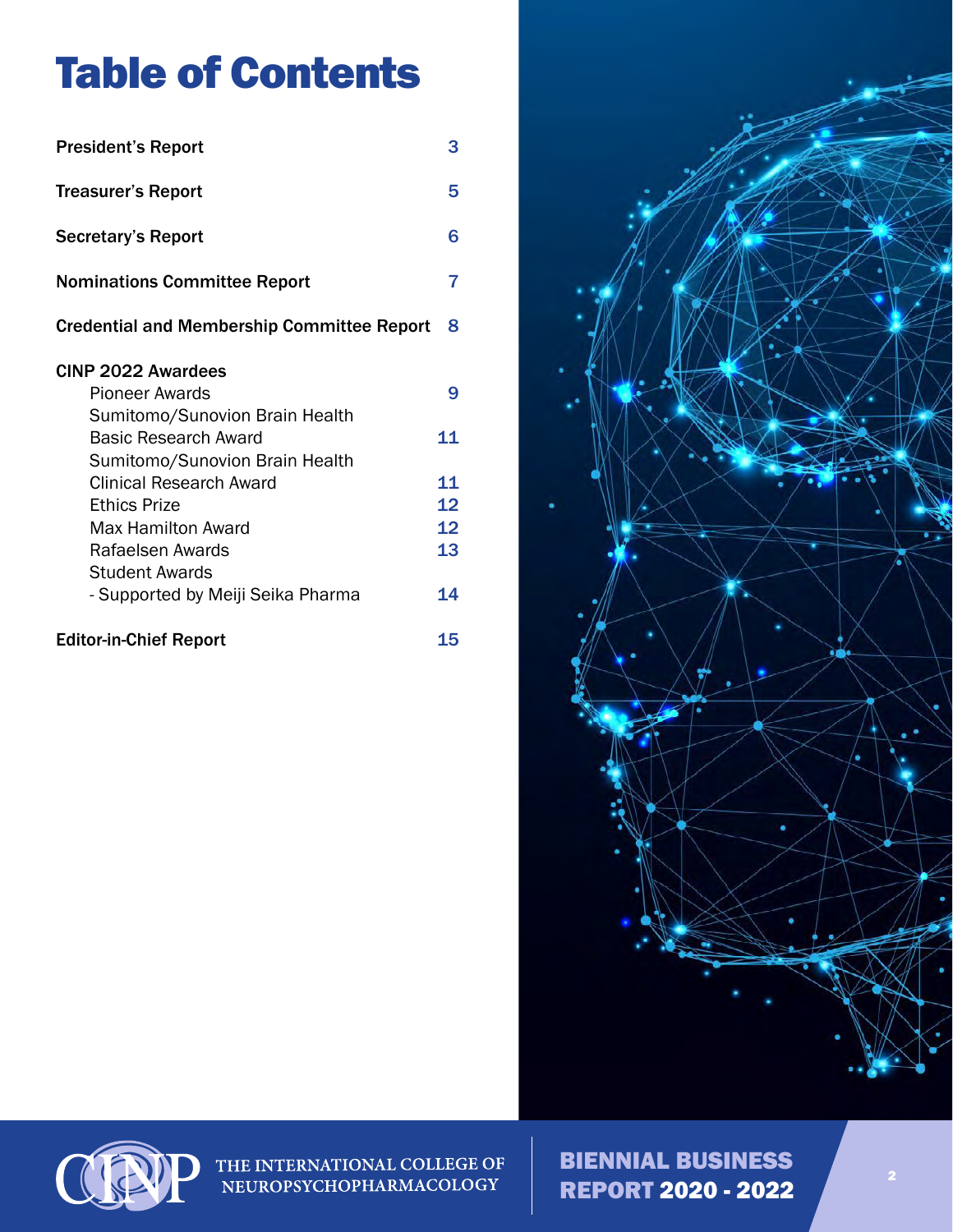# <span id="page-2-0"></span>President's Report

## Pierre Blier, MD, PhD



My term as CINP President is coming to an end and I would like to report to you, the members of CINP, on our achievements and progress as a society during my term as President of the college as well as the future plans for the coming years. I took over the leadership of this society in February 2021 due

to the extension of Prof. Kasper's presidency, resulting from the postponement of the 2020 congress. This decision to extend the mandate of the Executive (EC) from June 2020 to February was an unanimous one due to the postponing of the 2020 because of the pandemic. I would like to express my gratitude to Professor Kasper once more for his dedication to CINP and the insights he provided during his extended term as President as well as after his term as Past President. As Profressor Siegfried Kasper will now be leaving the EC after 10 years of service, I wish him all the best in the future.

Despite the ongoing changes and uncertain future facing CINP at the beginning of my presidency, it was clear to me that certain key initiatives needed to continue unimpeded. Namely, to ensure the long-term financial viability of the college while looking for solutions to the upcoming challenges. Below is a summary of what I feel have been our key accomplishments.

## A. CINP Management and Governance

As the international society to promote the study, teaching, and application of neuropsychopharmacology, the crucial work of CINP requires thousands of hours of effort behind the scenes each year by volunteers and our professional staff.

#### 1. Pure dedication by the board and office.

After one year of hard work and dedication by International Conference Services (ICS) staff as well as the CINP Board, the society was yet again challenged by the ongoing COVID-19 pandemic. CINP's first-ever Virtual World Congress in 2021 was a great success and would not have been possible without the foresight and judgement of our EC and the hard work of our support staff. In order to make this possible, we did have to make the difficult decision to again postpone the World Congress in Montréal, Canada, to May 2023. Shortly thereafter, we focused our attention on the 2022 World Congress rescheduled for Taipei. Based on our learned

experience with the 2021 virtual congress and Taipei's ongoing travel restrictions, we made the decision to host a hybrid World Congress in 2022. This would allow those members of our community who are able to attend in person in Taipei to do so, while still providing access to our worldclass content and insights to virtual attendees remotely. As we continue to navigate uncertain waters, we have been very well served by our staff team, including Association Director Matt Riley, Association Manager Yannik Braemer, Congress Manager Gertrud Jeewanjee, and the rest of the congress team, who focus on marketing, registration, sponsorship, virtual video production, and technology support.

#### 2. Contract negotiations with OUP.

The collaboration with OUP is continuously being advanced since 2017 and we are very happy about the close relationship the society enjoys with its publisher. The International Journal of Neuropsychopharmacology has reached an impact factor of more than 5 last year and therefore marked an important milestone. Thanks to the dedication of former Editor-in-Chief Alan Frazer as well as our current Editor-in-Chief Anthony Grace and his editorial board, the EC is confident that the journal will further contribute to the science by publishing breakthrough articles in our field. We would like to ensure a stable foundation for the work of the editorial board, which is why we seek to extend our contract with OUP for another term. The CINP office and EC is currently in the final phase of the contract negotiations and hope to report on the contract extension in the next month.

#### 3. Automatic membership renewal.

We always seek improvement on the technological side to ensure that your CINP membership is both as valuable and as convenient as possible. In addition to other improvements, I am also delighted to announce that since January 2022, CINP Members & Fellows are now able to automatically renew their membership on January 1 of each year by saving their credit card details securely in their membership profiles at CINP. org. If you would like to save yourself the trouble of manually renewing each year, please feel free to log into your own CINP membership account to activate the new feature. As always, if you have any questions, we are ready to help you at info@ cinp.org.

#### 4. Best practice - proposals for management services.

In 2019, CINP hired International Conference Services (ICS) to manage both the society and congress for the following 5 years. Even though we have been very happy with the services provided by ICS in the past 4 years, we as the EC



THE INTERNATIONAL COLLEGE OF NEUROPSYCHOPHARMACOLOGY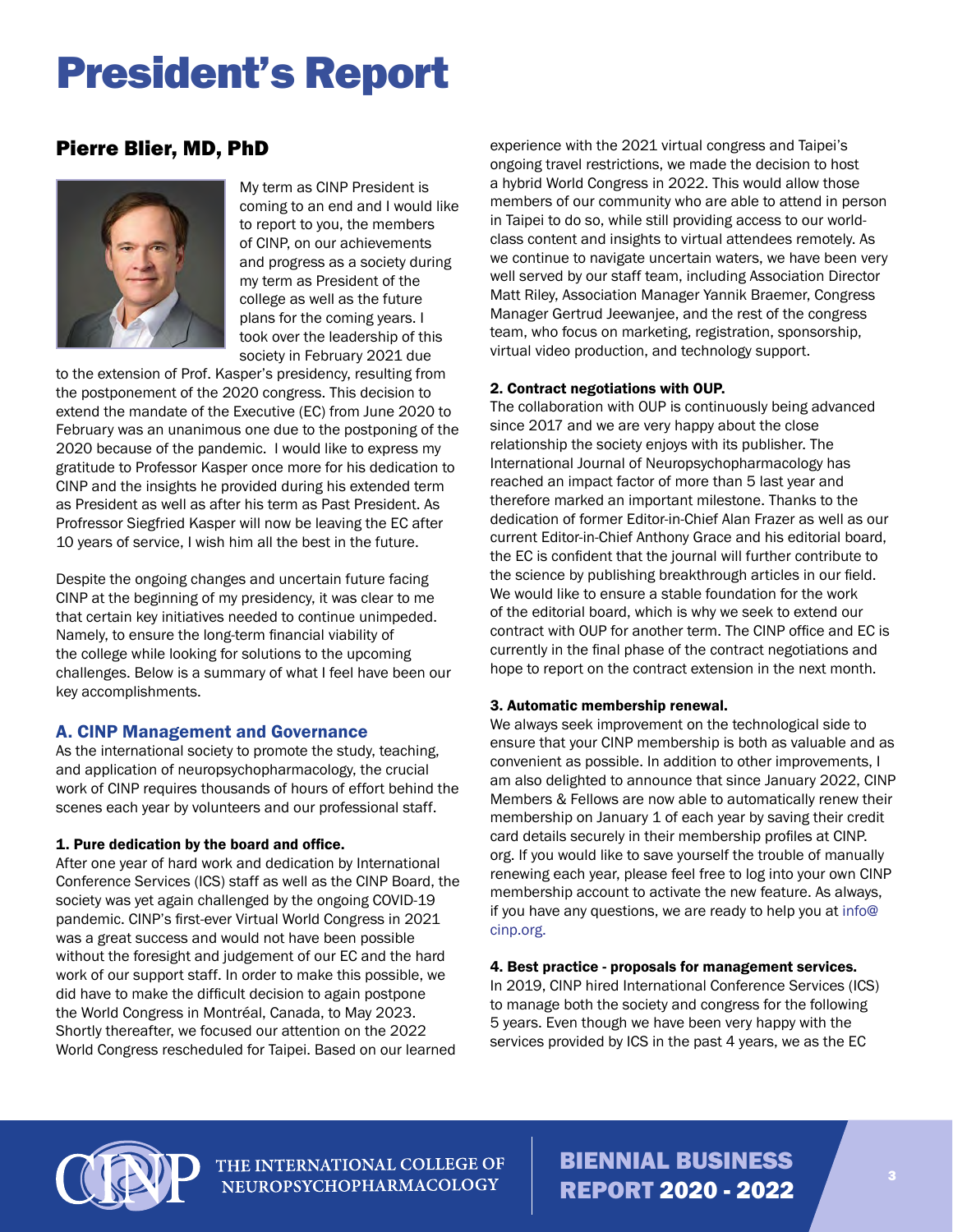# President's Report

deemed that it is best practice for every organization to seek proposals for management services when approaching the end of a contract. This ensures competitive pricing and proper management of CINP's resources. In collaboration with an external consultant, the EC has asked several international companies for their proposals that are currently being collected and reviewed. Before the end of the year, the Executive Committee will make a decision regarding how to proceed with the society's management beginning in 2023.

#### B. CINP Objectives

Beyond managing its day-to-day operations and governance, CINP has important scientific and administrative goals that serve our greater mission. I would like to highlight a few areas of continuing focus for the society:

#### 1. Fostering the global scientific community

The annual CINP World Congress is still the main pillar in terms of our activities and represents the most important way for the neuropsychopharmacology community to share new research findings, learn about new developments, and build friendships and collaborations around the world. However, as we have seen all too clearly over the past several years, in person events can be subject to disruption, and it is important for CINP to pursue other ways of meeting this goal as well. In addition to supporting and collaborating with well-established regional partner societies including ACNP, AsCNP, and ECNP, CINP is also committed to providing educational events and opportunities to developing nations.

Furthermore, we are also supporting the next scientific generation by closely collaborating with the European Federation of Psychiatric Trainees (EFPT). The CINP Education Committee chaired by Prof. Joseph Zohar organized several online webinars together with the EFPT in order to share the latest developments in the field with younger scientists. We would like to further follow this path and seek new ways of supporting the next generation of neuropsychopharmacology minds. Eventually, we hope that our financial efforts will ultimately generate additional funding that we can devote to this important work.

2. Encouraging diversity in neuropsychopharmacology Studies have shown that diversity of backgrounds can help to balance biases, ensure that questions are considered from every angle, and ultimately result in better outcomes. For that reason and many others, I am proud of CINP's commitment to promote diversity in in terms of race, age, gender, sexual orientation, disability, philosophical and religious beliefs,

cultural background, health status, and language. Not only the CINP Diversity Task Force contributed to an increasing diversity among the CINP membership, but also a gender balance on Executive Committee and Council ensures increased engagement by our members. Furthermore, all EC members speak a different language other than English, which is another diversity pillar of which I am proud.

#### C. Expressions of gratitude and congratulations

In addition to those that I thanked earlier, I would like to thank my fellow CINP members for giving me the opportunity to lead this wonderful society. I would also like to thank the staff of our office for their valuable assistance throughout my term. Additionally, I would like to thank the members of the Executive Committee, including Past President Siegfried Kasper, President-Elect Joseph Zohar, Vice Presidents Shih-Ku Lin and Maria Oquendo, Treasurer Kazutaka Ikeda, and Secretary Gabriella Gobbi as well as our ten CINP Councilors, who all continuously supported me during my presidency. Furthermore, I would like to congratulate Kazutaka Ikeda for his election as incoming President Elect, Dan Rujescu on becoming CINP Vice President as well as Ming-Chyi Huang on becoming CINP Treasurer. I would also like to congratulate Hilary Blumberg, Atsumi Nitta, Julio Licinio, Kristina Adorjan, Ya-Mei Bai, Hiroyuki Uchida and Kim Do on joining the board as Councilor for the term 2022-2026. I will be also honored to remain on the EC as Immediate Past President. I have greatly enjoyed my time as CINP President and feel very confident to pass the role on to such an experienced and accomplished leader as Joseph Zohar. I congratulate the CINP members for their high degree of participation in this election. As I look back on the challenges we have met and future ones facing us, I foresee continued success and great things ahead for CINP in line with those achieved since its inception in 1957.

Sincerely,

Zine Blie

Pierre Blier MD, PhD CINP President (2021-2022)



THE INTERNATIONAL COLLEGE OF NEUROPSYCHOPHARMACOLOGY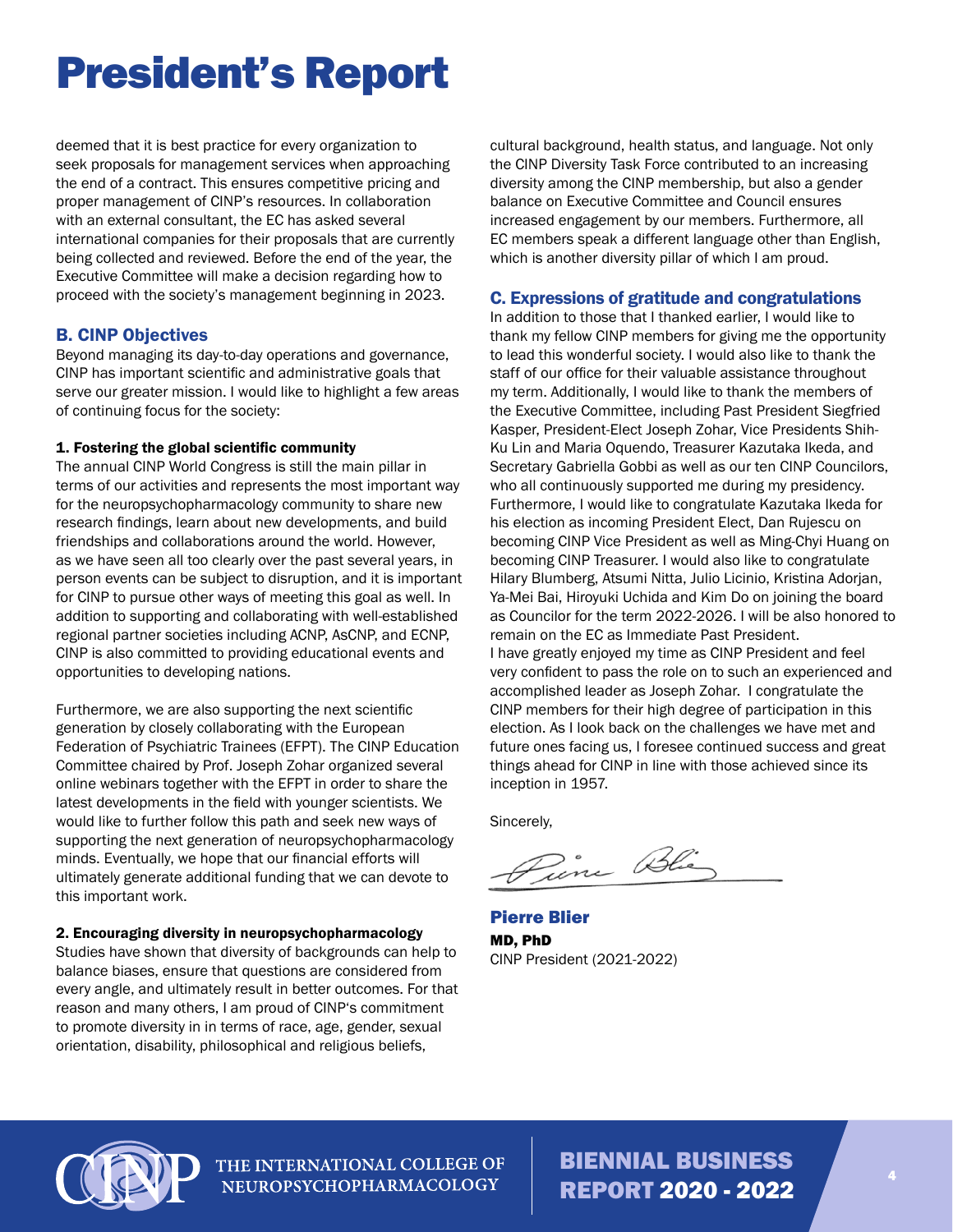# <span id="page-4-0"></span>Treasurer's Report

## Prof. Kazutaka Ikeda, Japan



My four-year term as CINP Treasurer has come to an end, and it has been a pleasure and an honor to serve CINP in this role. Although the pandemic required a large degree of agility from a financial perspective, I believe that together with the Executive Committee, the Finance & Budget Committee, and our management

company ICS, we were able to steer the ship through these difficult times successfully and to ensure the long-term financial stability of the CINP.

While the decision to move the 2020 congress to 2021 and change the format to virtual was a difficult undertaking, from a financial perspective we believe strongly that this was the right decision. The overall profit from the congress ensured a positive financial outcome in 2021. As we carefully plan and closely monitor the progress of both the 2022 Hybrid World Congress and the 2023 in-person congress in Montreal, we believe that these events will deliver strong profitability for the society. This in turn will allow us to cover our operating expenses and to begin to regrow the financial reserves which we needed to draw down during the early phases of the pandemic.

Even though membership income slightly decreased in 2021, we are confident that we will generate more than \$60,000 in membership dues revenue in 2022, partially due to the high interest in the hybrid congress, which helps to drive new member enrollments. We are also trying to find new ways to generate additional income to be able to host more educational events. With the annual World Congress which would normally take place without a pandemic, additional income will be generated which allows CINP to further contribute to the field of neuropsychopharmacology. I would also like to report on the current funds of CINP which are split into our bank account as well as investments. The bank account currently holds \$170,000 and our investment value is currently at \$1,430,000 which results in total funds of \$1,600,000.

Lastly, I would like to express my gratitude to our CINP Head Office staff for their assistance during the last two years, managing the financial side of things within the college efficiently and effectively. I would also like to thank Fiona Struthers from AD+ for her role in auditing the financial activities of the society and providing excellent advice on how we manage risk. Finally,

I would like to thank CINP President Prof. Pierre Blier and the members of EC and the Finance and Budget Committee for their fruitful collaboration.

Below you will find the tentative 2021 accounts which have been prepared together with the CINP Head Office. Please note that these figures are currently being reviewed by our auditors, and as such there could be some minor changes in the final, audited accounts.

I have very much enjoyed my time as CINP Treasurer and I look forward to continuing to serve as CINP President-Elect, President as well as Past President over the next six years. I am also confident that the incoming Treasurer, Ming-Chyi Huang, will prove to be an excellent successor for this position who will fulfill the duties with the utmost diligence. I will be working closely together with her during her four-year term in order to ensure the long-term financial viability of the college and to continue its important contributions to the field of neuropsychopharmacology.

|                                           | <b>2020 Funds</b> | <b>2021 Projected</b><br>Funds $*$ |  |  |
|-------------------------------------------|-------------------|------------------------------------|--|--|
| <b>Projected Income &amp; Endownments</b> |                   |                                    |  |  |
| <b>Charitable Activities</b>              |                   |                                    |  |  |
| Membership Dues                           | \$58,152          | \$53,938                           |  |  |
| <b>Congress Profit</b>                    |                   | \$178,108                          |  |  |
| Journal Income                            | \$64.372          | \$111,198                          |  |  |
| <b>Total Income</b>                       | \$122,524         | \$343,244                          |  |  |
|                                           |                   |                                    |  |  |

| <b>Projected Expenditure</b>                                 |             |           |  |  |  |
|--------------------------------------------------------------|-------------|-----------|--|--|--|
| <b>Charitable Activities</b>                                 |             |           |  |  |  |
| Charitable<br>Expenditure                                    | \$395,690   | \$318,383 |  |  |  |
| <b>Total Expenditure</b>                                     | \$395,690   | \$318,383 |  |  |  |
|                                                              |             |           |  |  |  |
| <b>Projected Net</b><br>incoming $/$<br>(outgoing) resources | (\$273,166) | \$24.861  |  |  |  |

\*2021 Projected Funds subject to audit



THE INTERNATIONAL COLLEGE OF NEUROPSYCHOPHARMACOLOGY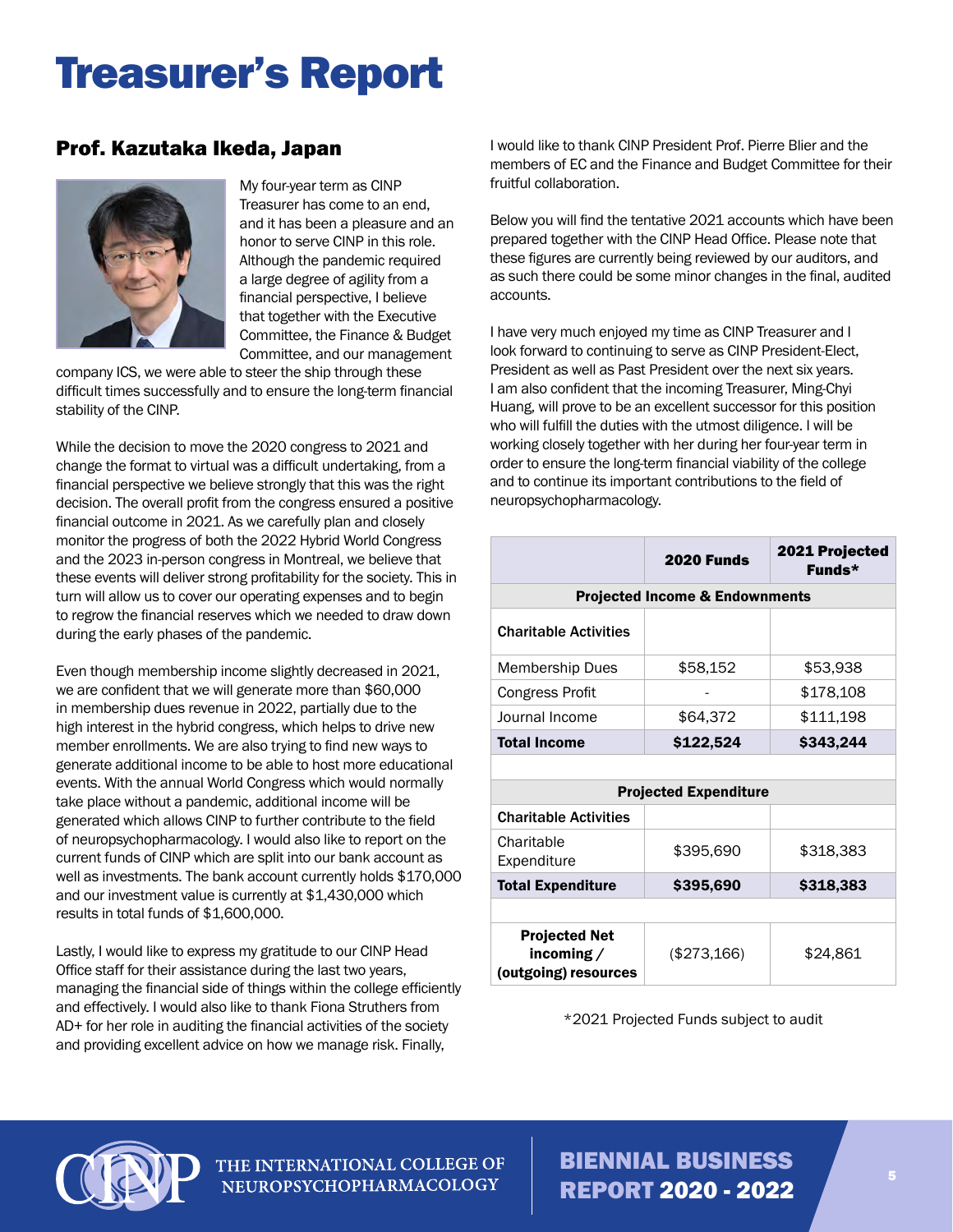# <span id="page-5-0"></span>Secretary's Report

## Dr. Gabriella Gobbi, Canada



In the past, most of the meetings of the CINP Executive Committee (EC) were conducted in-person, generally four times per year. However, this has changed with the ongoing pandemic. Between the Virtual Congress in February 2021 and today, the EC met twelve times. One meeting before the ACNP Annual

Meeting in December 2021 took place in a hybrid format as some EC members and staff attended the meeting while others decided to join virtually. Under the leadership of the CINP President, Dr P. Blier, the committee met regularly and together with the expertise of our management company, International Conference Services Ltd. (ICS), we safeguarded CINP through these difficult times. During the almost monthly meetings, we continuously monitored the COVID situation and discussed other key decisions regarding the college, including how to proceed with the 2022 CINP World Congress, which led to this congress being transformed into the 2022 Hybrid World Congress in Taipei.

Among other items discussed were the contract negotiations with Oxford University Press for the publishing of the International Journal of Neuropsychopharmacology (IJNP), plans to increase CINP membership income, venues for future World Congresses, the 2022 elections for the available positions on the Executive Committee and Council, and the selection of recipients for the various CINP awards.

One important development within the college was a strong increase in engagement from several Asian countries in form of new members, council members as well as high attendance at the World Congresses and educational activities. In order to further ensure the diversity of among our currently 604 members building the membership and leadership, we would like to also empower people of all genders from other parts of the world including Africa and South America to join the conversation. Additionally, our diversity should continue to improve as we rotate our annual World Congress between the various continents. From a scientific perspective, it will also be important to make these congresses attractive for active researchers wanting to exchange views and recent data as well for clinicians wanting an update in relevant fields of neuropsychopharmacology. Given the increasing need of continuous learning and the

ongoing expansion of knowledge in clinical psychiatry and neuroscience, the CINP should make an effort in the coming years to find novel strategies to enhance its platform for teaching neuropsychopharmacology and clinical psychiatry even in non-developed countries.

Another key element of CINP's member value are the opportunities to network and the access to science for young researchers. We continuously look for opportunities inside and outside of CINP to advance the future of our field and its most promising future leaders. Specific sessions for young scientists at our World Congress, a close collaboration between the CINP Education Committee and the European Federation of Psychiatric Trainees (EFPT), and other online and offline events all contribute to the common goal of giving a platform to the next generation of this important field of study.

I have found the first two years of my four-year term as CINP Secretary very rewarding and am very much looking forward to working with the other Executive Committee members until the 2024 World Congress in Tokyo, Japan while taking steps to continue the progress mentioned above.



THE INTERNATIONAL COLLEGE OF NEUROPSYCHOPHARMACOLOGY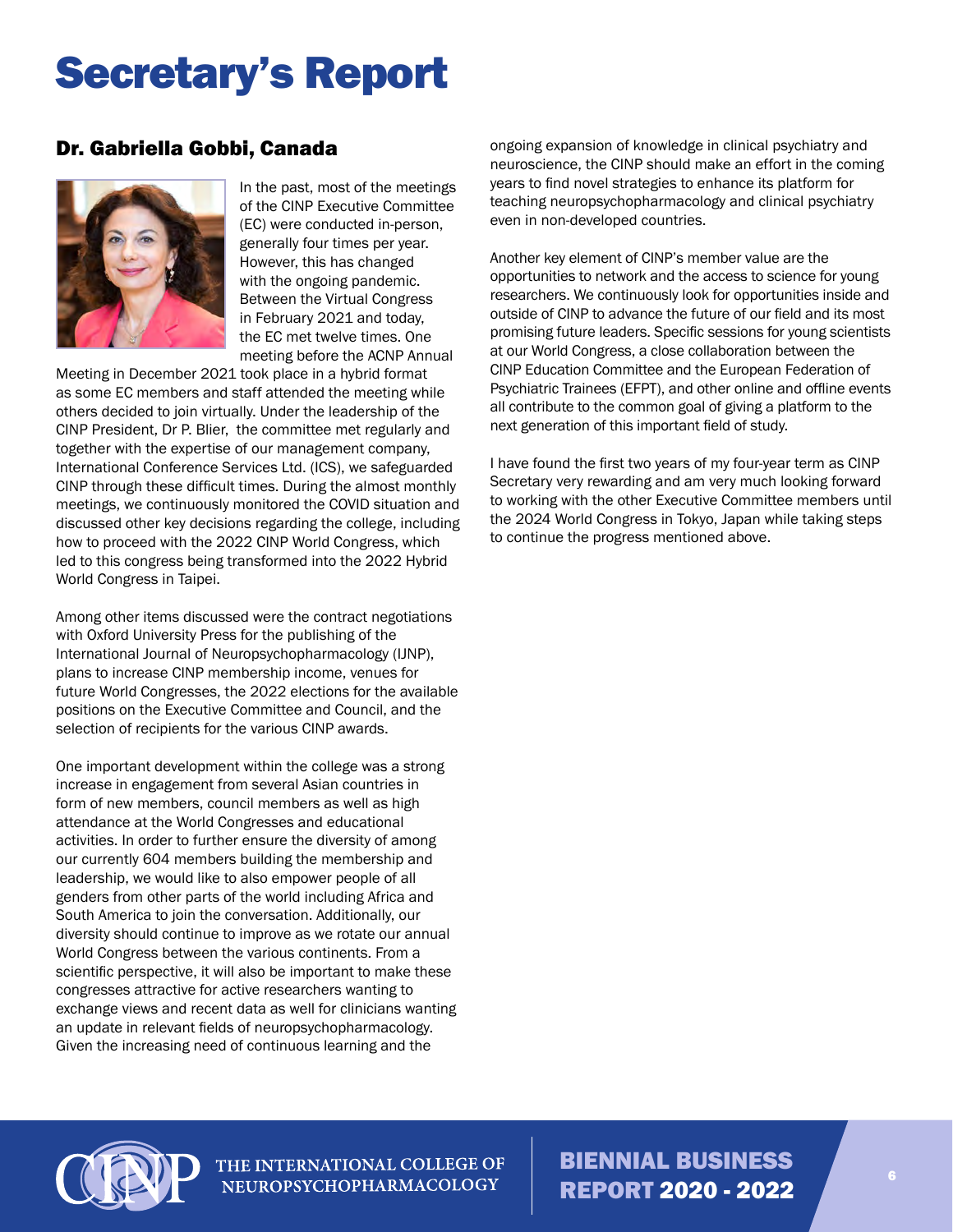# <span id="page-6-0"></span>Nominations Committee Report

## By Committee Chair Prof. Siegfried Kasper



I would like to sincerely thank the members of this committee for their support in selecting the slate of candidates for key CINP leadership positions over the last two years. In 2022, there were three vacant positions on the Executive Committee (President-Elect, Vice President & Treasurer) as well as seven positions on the CINP Council.

## Committee Members

- Carol Tamminga, USA
- Gustavo Turecki, Canada
- Peter Falkai, Germany
- Shih-Ku Lin, Taiwan

Nominations for each position were submitted by members and reviewed by the Committee. We took into consideration knowledge of CINP, contribution to CINP, diversity, geographical spread, and scientific interests. After careful consideration by the Committee members, a slate of candidates was presented to the Executive Committee and finalized. Finally, all fully paid CINP Members and Fellows were invited to vote for a candidate for each position.

The online voting by the membership went smoothly as 78.5% of the in total 382 eligible voters voted. On behalf of the Nominating Committee, I hereby would like to present the names of those elected by the membership:

| President-Elect (2022 - 2024): Kazutaka Ikeda, Japan (M) | (President 2024 - 2026;<br>Past-President 2026 - 2028) |
|----------------------------------------------------------|--------------------------------------------------------|
| Vice President (2022 - 2026):                            | Dan Rujescu, Austria (M)                               |
| Treasurer (2022-2026):                                   | Ming-Chyi Huang, Taiwan (F)                            |
| <b>Councilors (2022 - 2026):</b>                         | Julio Licinio, USA (M)                                 |
|                                                          | Kristina Adorian, Germany (F)                          |
|                                                          | Ya-Mei Bai, Taiwan (F)                                 |
|                                                          | Hiroyuki Uchida, Japan (M)                             |
|                                                          | Kim Do, Switzerland (F)                                |
|                                                          | Atsumi Nitta, Japan (F)                                |

Together with the new additions to the CINP Board, the new CINP Executive Committee and new Council consist of the following members:

## CINP Executive Committee

- Joseph Zohar, Israel (President, M)
- Pierre Blier, Canada (Past President, M)
- Kazutaka Ikeda, Japan (President-Elect, M)
- Maria Oquendo, USA (Vice President, F)
- Dan Rujescu, Austria (Vice President, M)
- Ming-Chyi Huang, Taiwan (Treasurer, F)
- Gabriella Gobbi, Canada (Secretary, F)

#### CINP Council

- Atsumi Nitta, Japan (F)
- Carlos Zarate, USA (M)
- Hilary Blumberg, USA (F)
- Hiroyuki Uchida, Japan (M)
- Julio Licinio, USA (M)
- Kim Do, Switzerland (F)
- Kristina Adorjan, Germany (F)
- Noboru Hiroi, USA (M)
- Tian Mei Si, China (F)
- Ya-Mei Bai, Taiwan (F)

With the newly elected officers we were able to improve the geographical as well as gender balance within the CINP Board. There are now three female members on the Executive Committee as well as six female members out of ten members on the Council.

I would like to take this opportunity to thank the members of the Nominating Committee for their support, the Executive Committee for their advice, the CINP Central Office for carrying out the online voting and communications, and especially the CINP members who actively participated in the nomination and election process.



THE INTERNATIONAL COLLEGE OF NEUROPSYCHOPHARMACOLOGY

Hilary Blumberg, USA (F)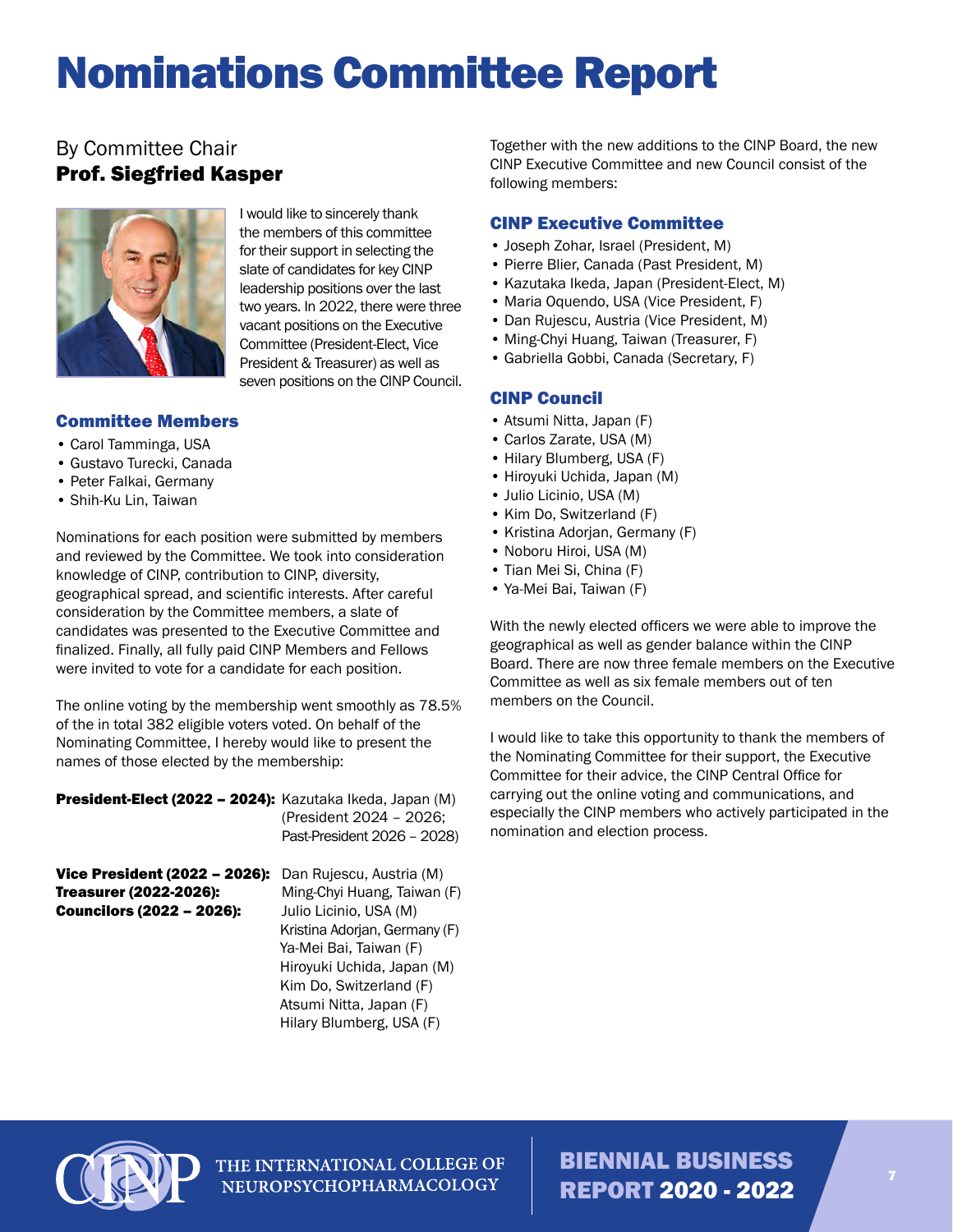# <span id="page-7-0"></span>Credentials And Membership Report

## By Committee Chair Prof. Kazutaka Ikeda



The CINP membership has continued to grow in the past two years again as 107 new members joined the college over the course of 2020 and 2021. The wide distribution of members across the world as well as the increasing diversity of our membership underline that CINP is a truly global society.

I would like to sincerely thank the members of this committee for their support in the past years who worked diligently to promote the advantages of CINP membership all over the globe.

- Allan Young, UK
- Elias Eriksson, Sweden
- Gabriella Gobbi, Canada
- Jun Soo Kwon, Korea
- Lucie Bartova, Austria
- Yasumasa Okamoto, Japan

| Below you can find an overview of the countries of our new members and their membership level over the course of 2020 and 2021. |  |
|---------------------------------------------------------------------------------------------------------------------------------|--|
|                                                                                                                                 |  |

| <b>New Members by Country</b> |                |                             | <b>New Members by Category</b> |                          |     |
|-------------------------------|----------------|-----------------------------|--------------------------------|--------------------------|-----|
| <b>United States</b>          | 25             | Sweden                      | $\overline{2}$                 | <b>Members</b>           | 56  |
| Japan                         | 14             | Cambodia                    | 1                              | Fellows                  | 27  |
| Taiwan                        | 9              | Chile                       | 1                              | <b>Associate Members</b> | 24  |
| Canada                        | 8              | Greece                      | 1                              |                          |     |
| Austria                       | 4              | Indonesia                   | 1                              |                          |     |
| India                         | 4              | <b>Israel</b>               | 1                              |                          |     |
| United Kingdom                | 4              | Netherlands                 | 1                              |                          |     |
| Australia                     | 3              | Norway                      | 1                              |                          |     |
| China                         | 3              | Peru                        | 1                              |                          |     |
| Italy                         | 3              | Republic of Korea           | 1                              |                          |     |
| Russia                        | 3              | Saudi Arabia                | 1                              |                          |     |
| Switzerland                   | 3              | South Africa                | 1                              |                          |     |
| France                        | $\overline{2}$ | Spain                       | 1                              |                          |     |
| Germany                       | $\overline{2}$ | Thailand                    | 1                              |                          |     |
| Hong Kong                     | $\overline{2}$ | <b>United Arab Emirates</b> | 1                              |                          |     |
| Singapore                     | $\overline{2}$ |                             |                                | <b>Total</b>             | 107 |



THE INTERNATIONAL COLLEGE OF **NEUROPSYCHOPHARMACOLOGY**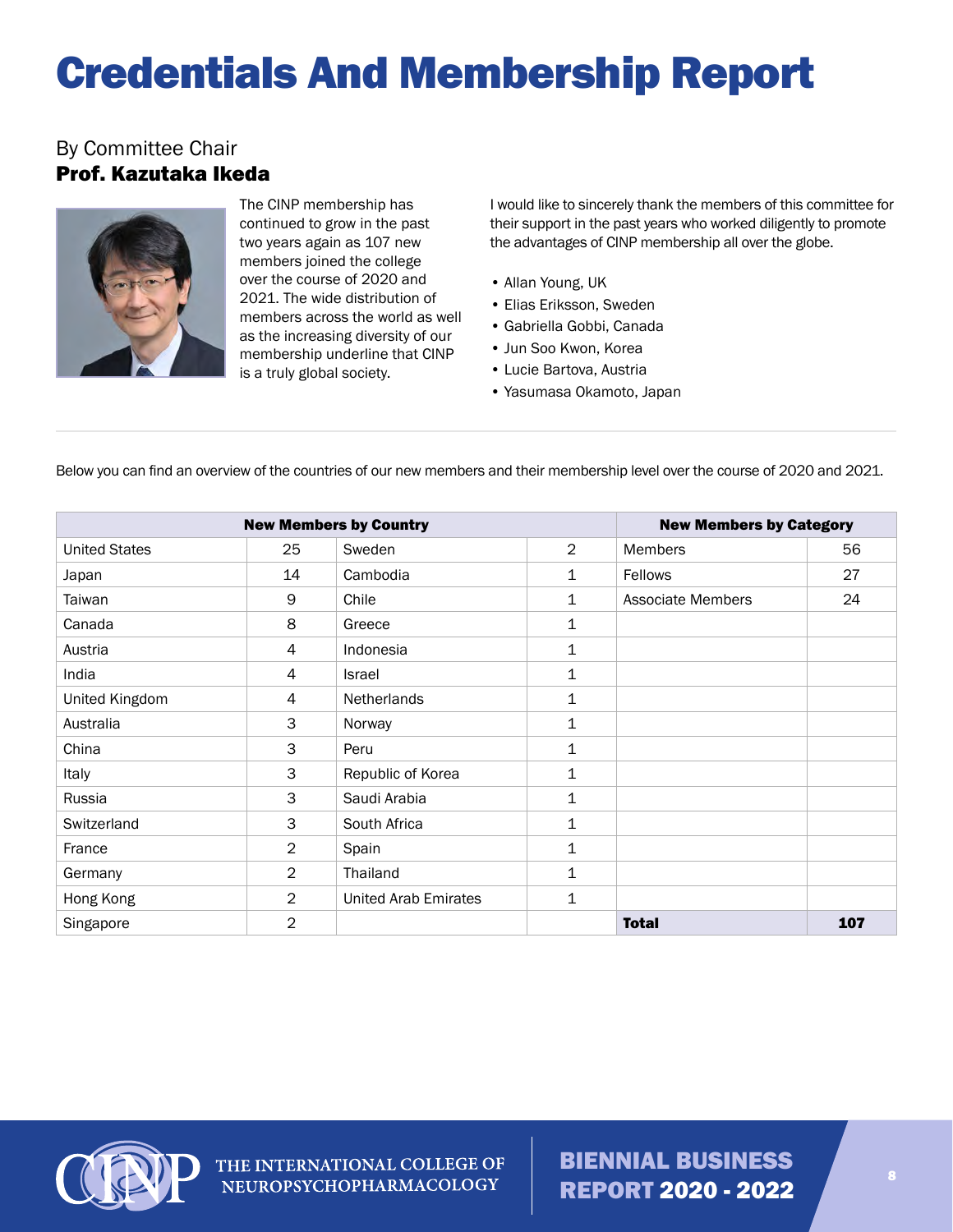## <span id="page-8-0"></span>Pioneer Awards



## Tomas Hökfelt **Sweden**

Tomas Hökfelt is a student of Nils Åke Hillarp, who together with Bengt Falck and Arvid Carlsson developed the formaldehyde fluorescence method for visualizing dopamine, noradrenaline and serotonin in

a fluorescence microscope. Hökfelt in his thesis described the localization of these monoamine systems in the brain and periphery at the ultrastructural level, i.e. in the electron microscope. He then went on to identify GABA neurons in the brain using autoradiography. In collaboration with Menek Goldstein and Kjell Fuxe he used immunohistochemistry and antibodies to the catecholamine-synthesizing enzymes to re-analyze the monoamine systems - and discovered the brain adrenaline neurons. Using the same method he mapped the neuropeptides in the nervous system and found that this large family of peptide transmitters coexists in neurons also expressing classic transmitters, like monoamines and amino acids. He then studied the functional role of neuropeptides, in particular in pain and depression/depression like behavior. A special focus has been the 29/30 amino acid neuropeptide galanin and its three receptors GalR1-3. This work was then expanded from rodents to humans and includes both genetic analysis and studies of postmortem brains from depressed subjects who committed suicide. Hökfelt has suggested that targeting the galanin system with appropriate ligands can cause both pain relief and induce antidepression.



#### Nancy Andreasen USA

Nancy C. Andreasen, M.D., Ph.D., is Andrew H. Woods Chair of Psychiatry at The University of Iowa College of Medicine. She is actively involved in neuroimaging research, which involves the use of structural MR imaging,

functional MR, and positron emission tomography. In addition, she leads a team working on three-dimensional image analysis techniques to integrate multi-modality imaging and to develop innovative methods for analyzing structural and functional imaging techniques in an automated manner. She has been given a Research Scientist Award from NIMH for her work in this area, directs a Mental Health Clinical Research Center and a training program that emphasizes neuroimaging, and conducts several investigator initiated projects in the area. Dr. Andreasen is past president of the American Psychopathological Association and the Psychiatric Research Society, as well as a member of the Institute of Medicine and the American Academy of Arts and Sciences. She won the President's National Medal of Science for 2000. She has received the American Psychiatric Association Prize for Research and the Dean Award from The American College of Psychiatrists, as well as the Distinguished Service Award of the latter organization. Dr. Andreasen is Editor-in-Chief of The American Journal of Psychiatry. She has written a book on neuroimaging (Brain Imaging: Applications in Psychiatry), as well as more than 500 articles and seven books on other related topics. Title of Research: The primary emphasis of her research is on the development and application of novel neuroimaging tools, the study of normal cognition and emotion, and the study of major mental illnesses such as schizophrenia, schizophrenia spectrum disorders, schizoaffective disorder, schizophreniform disorder, and schizotypal personality.



THE INTERNATIONAL COLLEGE OF NEUROPSYCHOPHARMACOLOGY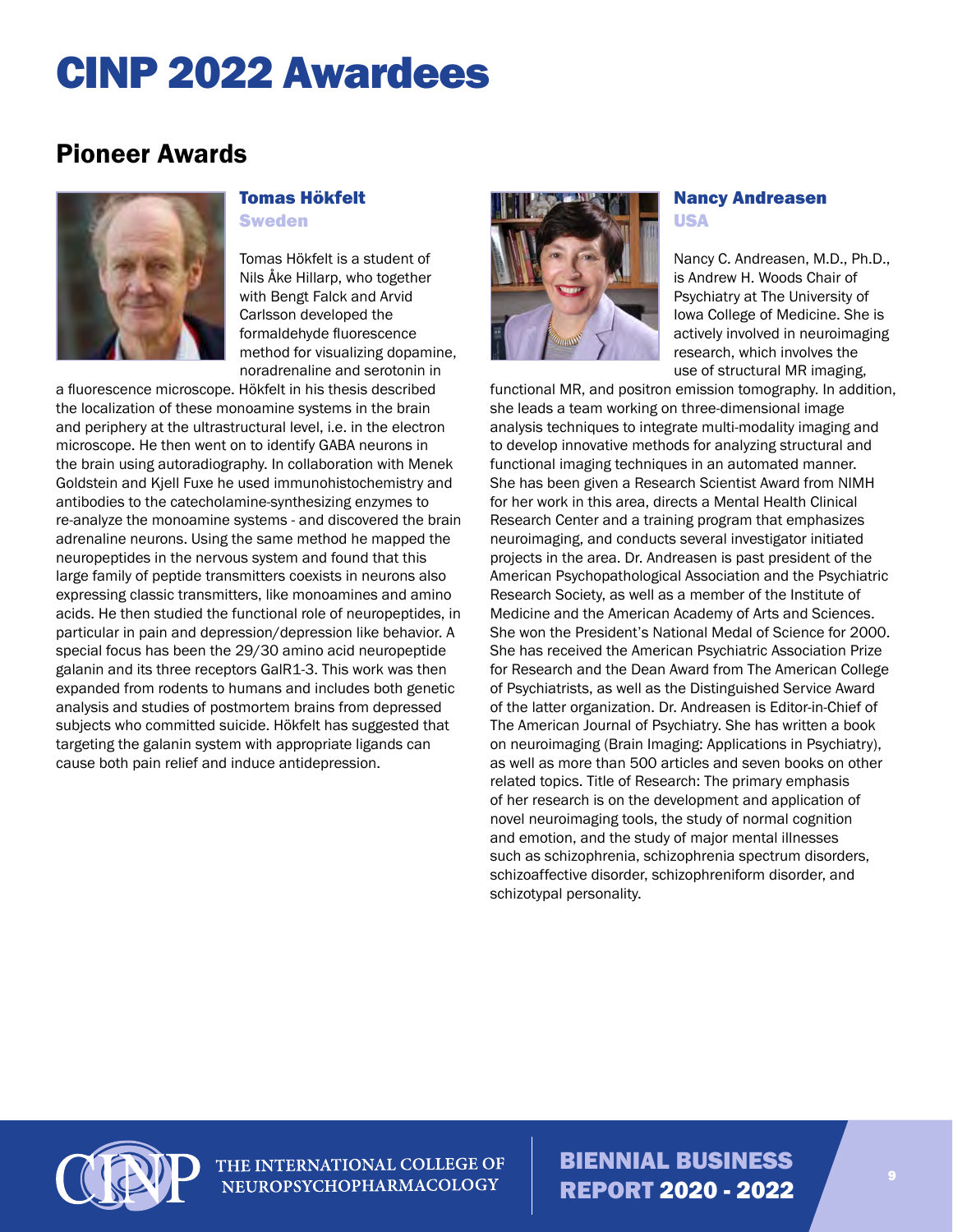# Pioneer Awards (ctd.)



#### Toshitaka Nabeshima Japan

Professor Nabeshima has graduated Master Course of Graduate School of Pharmaceutical Sciences, Osaka University, in 1970. He has received Ph.D. from Tohoku University in 1977.

He has worked as Assistant Professor and Associate Professor at Faculty of Pharmaceutical Sciences, Meijo University from 1973 to 1989. During this time, he has joined Professor I.K. Ho as Research Consultant (July 1983 - September 1983): Research Associate (March 1982 - April 1982): Visiting Assistant Professor (July 1980 - April 1981): Visiting Instructor (November 1978 - June 1980) at University of Mississippi Medical Center, U.S.A.

He has become Professor and Director at Department of Neuropsychopharmacology and Hospital Pharmacy, Nagoya University Graduate School of Medicine in 1990. He has moved to Faculty of Pharmaceutical Sciences, Meijo University as Professor in 2007 and chaired until 2012. After retirement, he has developed as Designated Professor, Department of Regional Pharmaceutical Care & Sciences, Faculty of Pharmacy, Meijo University (2012 – 2015). From December 2015, he is working at Fujita Health University as Visiting Professor.

He has received many awards such as CINP2021 Pioneer Award, JSNP Special Achievement Award (2014), ASHP Donald E. Franke Medal (2008), Professor Emeritus of Nagoya University (2007) & Univ. Al. I. Cuza, din lasi, Romania (1999) and so on.

He has published more than 900 papers. He has developed 38 Professors and 16 Associate Professor. He has developed many animal models for Alzheimer disease, Schizophrenia, Depression, ADHD etc. to investigate the mechanism of onset and evaluate new drugs.



THE INTERNATIONAL COLLEGE OF NEUROPSYCHOPHARMACOLOGY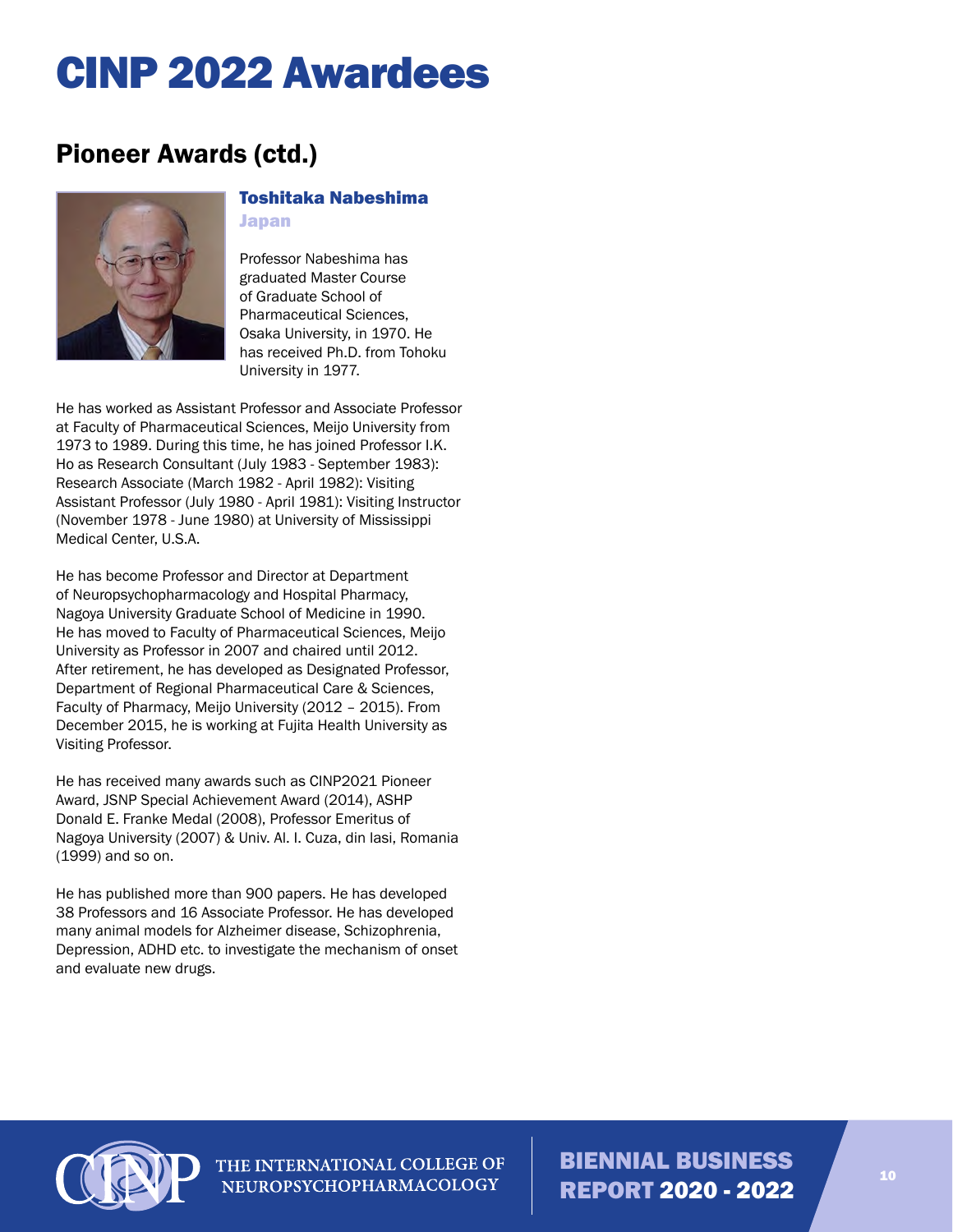## <span id="page-10-0"></span>Sumitomo/Sunovion Brain Health Basic Research Award



#### Gabriella Gobbi Canada

Gabriella Gobbi, MD, PhD and Psychiatrist is a Professor in the Department of Psychiatry, McGill University and holds the Canada Research Chair in Therapeutics for Mental Health (Tier 1).

Her research approach spans from bench to bedside, bridging the gaps between fundamental and clinical research.

Dr Gobbi's lab is interested in understanding the pathophysiology of mental diseases and over the years discovered new treatments and cures for them. i) Her laboratory demonstrated in animal models and in humans that the long term use of cannabis in adolescence can lead to depression later in life.

ii) Her lab also discovered and patented novel selective agonists of the melatonin MT1 and MT2 receptors for treating pain, insomnia, and anxiety. One of these drugs is reaching the IND status.

iii) More recently, she published and patented research unveiling the mechanism of action of LSD and psychedelics in social anxiety and post-stress anxiety.

Dr. Gobbi is author of more than 120 highly cited manuscripts in high impact journals, 20 book chapters, one book, and inventor of international patents in psychopharmacology.

Trilingual speaker, she has been invited to present her work at conferences around the world and has served as reviewer/ editor for many journals, international grant agencies in Europe and USA.

Dr Gobbi served as an expert witness for the Canadian Senate (2012), the Ministry of Health (2019) and the Ministry of Justice (2019) of Quebec for the cannabis legislation, her studies on cannabis have influenced policies raising the age of cannabis consumption from 18 to 21 yo in Quebec and banning the advertisement of cannabis.

## Sumitomo/Sunovion Brain Health Clinical Research Award



#### Celso Arango **Spain**

Professor Celso Arango is currently Chair of the Child and Adolescent Department of Psychiatry at Hospital General Universitario Gregorio Marañón, Complutense University in Madrid, Spain, as well as Director

of the Gregorio Marañón Psychiatric and Mental Health Institute, Professor of Psychiatry at the Maryland Psychiatric Research Center of the University of Maryland in Baltimore, Adjunct Professor of Psychiatry at UCSF in San Francisco, Visiting Professor of Psychiatry at Kings College London, and Tenured Full Professor at Complutense University in Madrid.

Dr. Arango leads one of the few research groups in the world focusing on early-onset psychosis with the largest cohort of pediatric first psychotic episode patients. He has transitioned to the field of early intervention and has created an innovative intervention program for first-episode patients and their families (PIENSA). The program was validated in a RCT and exported to various universities in Europe and the US. He has lobbied for the creation of early intervention services in Spain, resulting in recent successful examples of new services created for this population.

Professor Arango was the first Scientific Director of the Spanish Psychiatric Research Network (CIBERSAM) with 24 centers and more than 400 researchers, from its creation in 2008 until 2017. The CIBERSAM coordinated the roadmap for mental health research for the European Commission. He has participated in more than 76 competitively funded research projects and in 13 EU-funded projects.

He has written more than 675 peer-reviewed articles and 11 books and is on the editorial board for 20 national and international journals.



THE INTERNATIONAL COLLEGE OF NEUROPSYCHOPHARMACOLOGY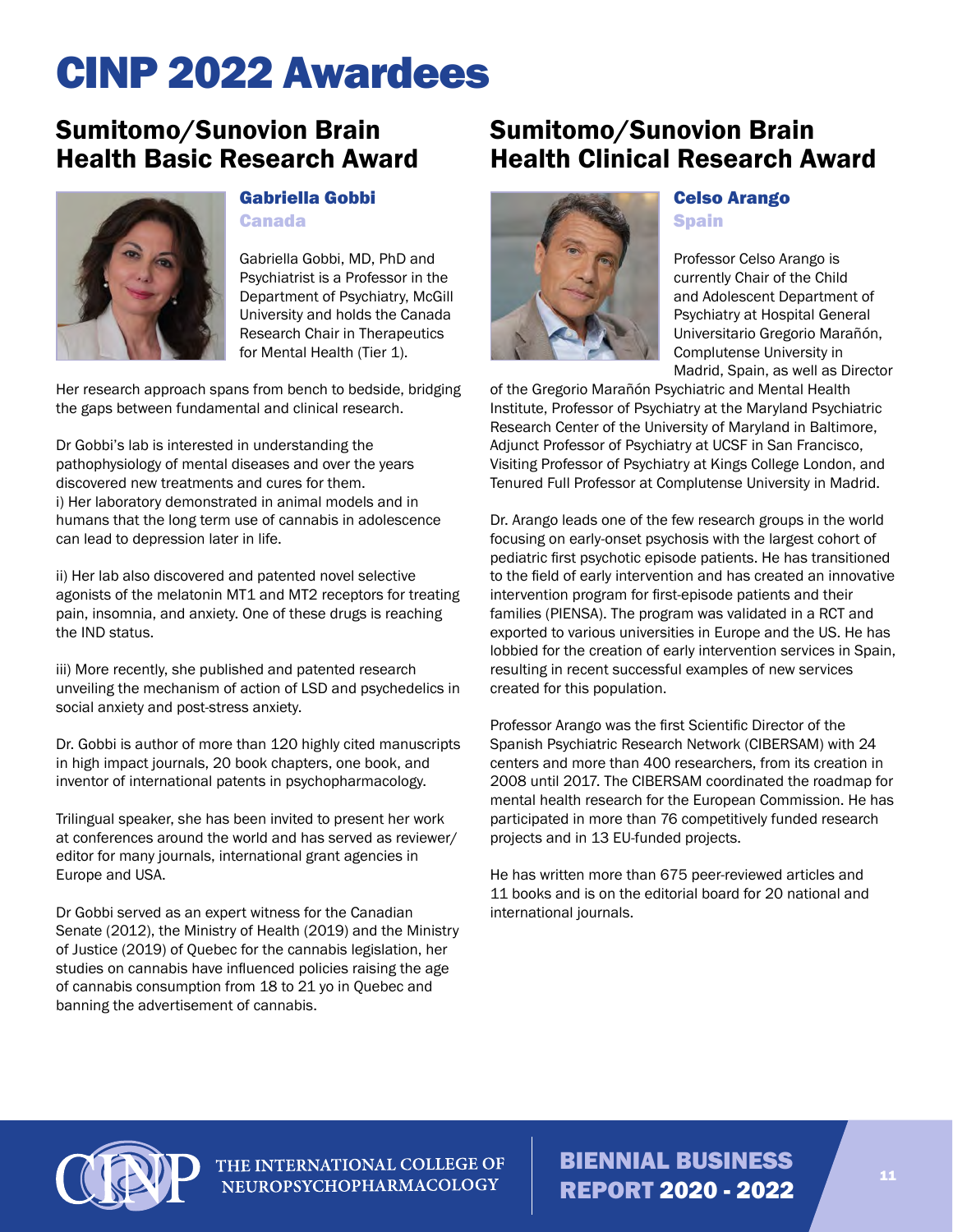# <span id="page-11-0"></span>Ethics Prize



#### Laura Roberts USA

Dr. Laura Roberts serves as Chairman and the Katharine Dexter McCormick and Stanley McCormick Memorial Professor in the Department of Psychiatry and Behavioral Sciences at the Stanford University School of

Medicine as well as serves in a number of leadership roles at Stanford University and in the Stanford Medicine enterprise. She is a physician-scientist in academic medicine and an internationally recognized scholar in bioethics, psychiatry, medicine, and medical education. Dr. Roberts' early work elevated the perspectives of key stakeholders in psychiatric research, engaging with individuals with lived experience of mental and physical disorders, investigators, community members, and policymakers. Over two decades, Dr. Roberts has received scientific, peer-reviewed funding from the National Institutes of Health and Department of Energy, as well as private foundations to perform empirical studies of modern ethical issues in research, clinical care, and health policy, with a particular focus on vulnerable and special populations.

Dr. Roberts has written hundreds of peer-reviewed articles and other scholarly works, and she has written or edited many books in the areas of professionalism and ethics in medicine, professional development for physicians, and major texts in clinical psychiatry. Dr. Roberts is the Editor-in-Chief of the journal Academic Medicine and has served as Editor-in-Chief, Books for the American Psychiatric Association since 2016. Dr. Roberts also served as the Editor-in-Chief for the journal Academic Psychiatry from 2002-2019 and she also serves as an editorial board member and peer reviewer for many scientific and education journals.

Having received her Bachelor of Arts in History and Master of Arts in the Conceptual Foundations of Science from the University of Chicago, she completed her medical degree and a fellowship in clinical medical ethics at the University of Chicago Pritzker School of Medicine. Dr. Roberts completed her residency training in psychiatry at the University of New Mexico School of Medicine, where she also received additional clinical preparation in child and adolescent

psychiatry. Dr. Roberts served on the faculty of the University of New Mexico School of Medicine for nine years, performing evidence-based ethics research, administration, education, and clinical work in the specialized area of consultationliaison psychiatry. While serving as Professor and Vice Chairman for her Department, Dr. Roberts established the University of New Mexico Institute for Ethics and was appointed the Jack and Donna Rust Professor of Biomedical Ethics prior to her departure in 2003. She then moved to the Medical College of Wisconsin, where for seven years she served as chairman of the Department of Psychiatry and the Charles E. Kubly Professor of Psychiatry and Behavioral Medicine.

# Max Hamilton Award



## Robert McCutcheon United Kingdom

Dr McCutcheon completed a BSc In Chemistry before studying medicine at University College London. He commenced research in psychopharmacology while an academic foundation trainee at the University Oxford, before

coming to the Maudsley to undertake specialist clinical training in psychiatry. He joined the Institute of Psychiatry, Psychology & Neuroscience's department of Psychosis Studies in 2013, and here undertook a PhD in multimodal neuroimaging. His current research attempts to develop novel treatments for mental illness by investigating how largescale patterns of brain activity are influenced by molecular processes.



THE INTERNATIONAL COLLEGE OF **NEUROPSYCHOPHARMACOLOGY**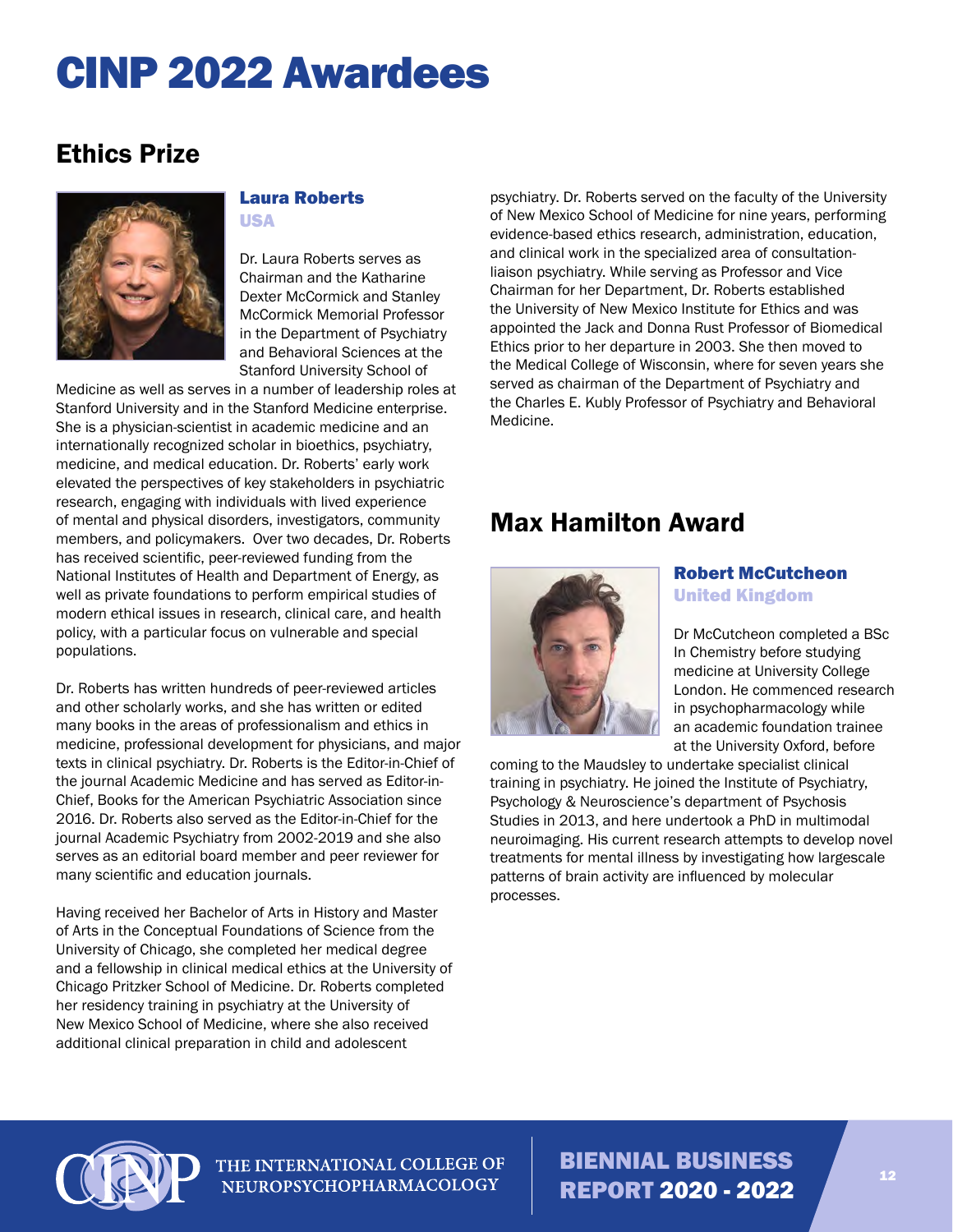# <span id="page-12-0"></span>Rafaelsen Awards



## Miriam Schiele

**Germany** 

Dr. Miriam Schiele is a senior researcher and assistant professor at the Department of Psychiatry and Psychotherapy, University of Freiburg. After completing her studies in psychology, she obtained her

PhD at the University of Wuerzburg, Germany. As head of the research groups "Experimental Psychiatry and Psychotherapy" and "Obsessive-Compulsive Disorders", Dr. Schiele's research focus is on identifying multi-level markers for the prediction, prevention and personalized treatment of anxiety disorders, mood disorders and obsessive-compulsive disorder as well as on investigating the mechanisms of action mediating therapy response, particularly by applying patho- and therapyepigenetic approaches.



# Jennifer Phillips

Canada

Dr. Jennifer Phillips is a Scientist at University of Ottawa Institute of Mental Health Research in Ottawa, Canada. She is also the Director of Research and an Assistant Professor in the Department of Psychiatry at

the University of Ottawa and an Adjunct Research Professor in the Department of Neuroscience at Carleton University. Dr. Phillips received her BSc from Brock University and her PhD in Neuroscience from the University of Ottawa. Dr. Phillips' expertise is in clinical neuroscience with a focus on depression and suicide prevention. Dr. Phillips' ongoing studies investigate the biological underpinnings of depression and suicidal behaviour using magnetic resonance imaging (MRI) and peripheral biomarkers, and test the efficacy of ketamine to treat depression in patients resistant to other forms of treatment.



## Sameer Jauhar

United Kingdom

Dr. Jauhar graduated in Medicine from Glasgow University in 2002, having also completed a degree in Public Health and Epidemiology.

He moved to the Institute of

Psychiatry in 2012, to work with Oliver Howes and Shitij Kapur on predominantly PET studies of the dopamine system, with the focus on psychosis and treatment response.

His research interests focus on understanding neurobiological causes of psychotic illness, with a focus on the affective psychoses.

Further interests pertain to psychopharmacological treatment of psychotic and affective illnesses, and evidence-based psychiatry.

He has received travel awards/grants from the European Psychiatric Association, European Congress of Neuropsychopharmacology, British Association for Psychopharmacology, and Schizophrenia International Research Society.

He received a Royal College of Physicians, Edinburgh JMS Sim Fellowship in 2018, enabling him to build on work examining the presynaptic dopamine system in affective psychoses. In 2019 he received the Senior Clinical Award from the British Associaiton for Psychopharmacology.

Clinically, he has worked as a Consultant Psychiatrist in Early Intervention in Psychosis since 2012, throughout South London and Maudsley NHS Trust.



THE INTERNATIONAL COLLEGE OF NEUROPSYCHOPHARMACOLOGY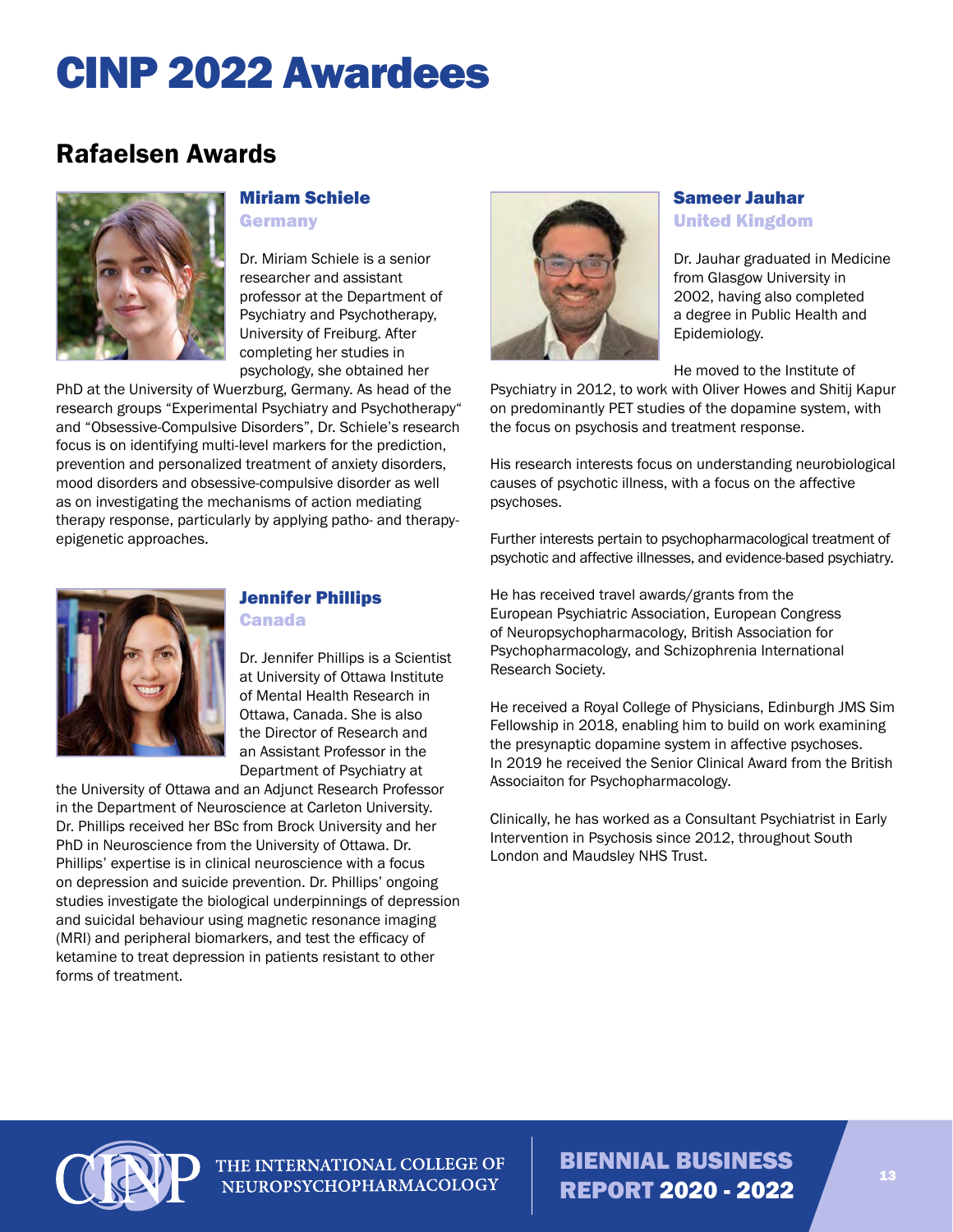# <span id="page-13-0"></span>Student Award *- Supported by Meiji Seika Pharma*



Hajime Miyanishi Japan



Peter Stoehrmann Austria



Yukiko Ochiai Japan



Patricia Anna Handschuh Austria



Giuseppe Fanelli Italy



Chih-Ming Cheng **Taiwan** 



THE INTERNATIONAL COLLEGE OF NEUROPSYCHOPHARMACOLOGY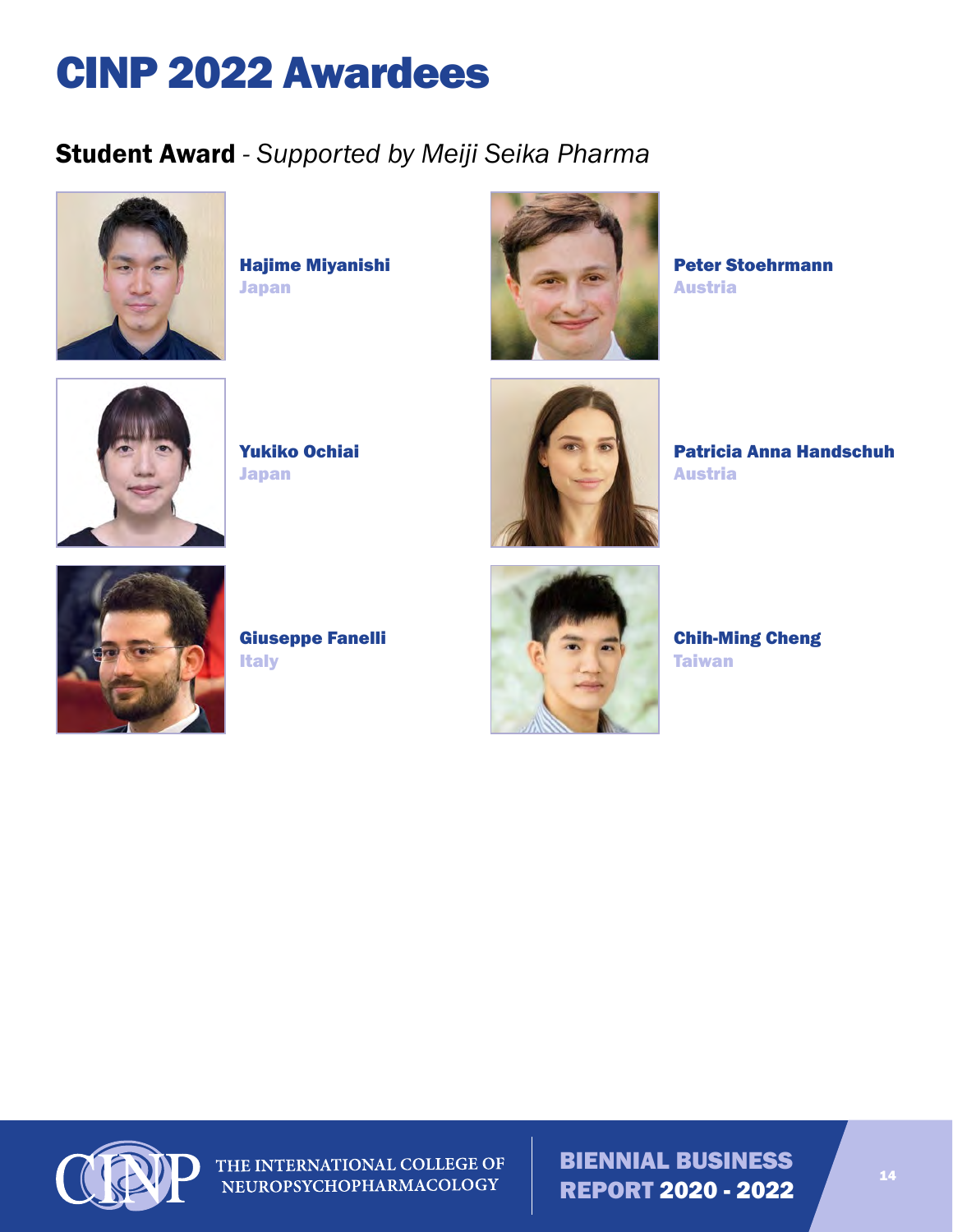# <span id="page-14-0"></span>Editor-in-Chief Report

## Anthony A. Grace



I am pleased to present an update of the activities of the IJNP in 2021-2022. In July of 2020 I became the Editor-in-Chief of the journal, following in the footsteps of Alan Frazer, who did an outstanding job as the previous Editor-in-Chief. After a brief dip due to the move to Open Access, I am pleased to share that our Impact Factor has

increased from 4.207 to 5.176. We expect this to increase further as the number of quality submissions increases. For instance, we are receiving a higher proportion of clinical manuscripts, which tend to be cited more often.

We currently have 50 members on our editorial board and, appropriately for an international journal, there is a broad geographical distribution: 23 from Europe; 18 from North America; 3 from Asia and Australia, and 6 from South America.

We had a virtual Field Editors' retreat in September 2021, where we announced changes in makeup of our Field Editors and Editorial Board. We changed from 7 Field Editors to 5 Field Editors to better manage our budget and to distribute the workload more equitably. Also, due to the increase in clinical papers and the presence of multiple molecular techniques in each contribution type, we have added an additional clinical Field Editor in place of our prior genetics Field Editor. In addition, Gitte Knudsen has resigned as imaging Field Editor due to other responsibilities and has been replaced by Romina Misrahi. This gives us a gender balance of 2 females and 3 males, with the following two Field Editors being added:

- Joshua Kantrowitz (Clinical)
- Romina Misrahi (Imaging)

#### Two previous Field Editors ended their role:

- David Goldman (previously Genetics/Molecular Field Editor)
- Gitte Knudsen (previously Imaging Field Editor)

Regarding the Editorial Board, in order to fill out expertise in needed areas and for various other reasons, two members on the board will no longer serve in that role:

- Francesc Artigas
- Andrea Giuffrida

This provides us with a total membership of 50, with 22 Female Members: (44%). We will have a virtual Editorial Board meeting in the early Summer of 2022

#### Geographical distribution of submissions (2021):

Europe – 49 North America – 42 South America – 4 Australia – 2 Asia – 73 Middle East – 8 Africa – 7

#### Geographical distribution of accepted manuscripts (2021):

Europe – 32 North America – 30 South America – 4 Australia – 1 Asia – 20 Middle East - 1 Africa – 2

Full text HTML and PDF article downloads have continued to increase, increasing from a monthly average of 57,294 and 65,229 YTD in 2022.

In order to disseminate information regarding the broadening scope of our journal and to attract more high-impact papers in areas such as neurology, we recently added a tagline that has been implemented and added to our cover: Translational Research into Brain Function and Disease. This is currently included on our journal web page as well.

We chose the two most cited basic and clinical articles for 2020-2021. This was very difficult in some instances given that the top 4 most cited were all clinical, but the selected articles were:

## Clinical

Evidence-Based Guidelines and Secondary Meta-Analysis for the Use of Transcranial Direct Current Stimulation in Neurological and Psychiatric Disorders

Fregni, Felipe; El-Hagrassy, Mirret M.; Pacheco-Barrios, Kevin; Carvalho, Sandra; Leite, Jorge; Simis, Marcel; Brunelin, Jerome; Nakamura-Palacios, Ester Miyuki; Marangolo, Paola; Venkatasubramanian, Ganesan; San-Juan, Daniel; Caumo, Wolnei; Bikson, Marom; Brunoni, Andre R.

10.1093/ijnp/pyaa051

50 citations



THE INTERNATIONAL COLLEGE OF NEUROPSYCHOPHARMACOLOGY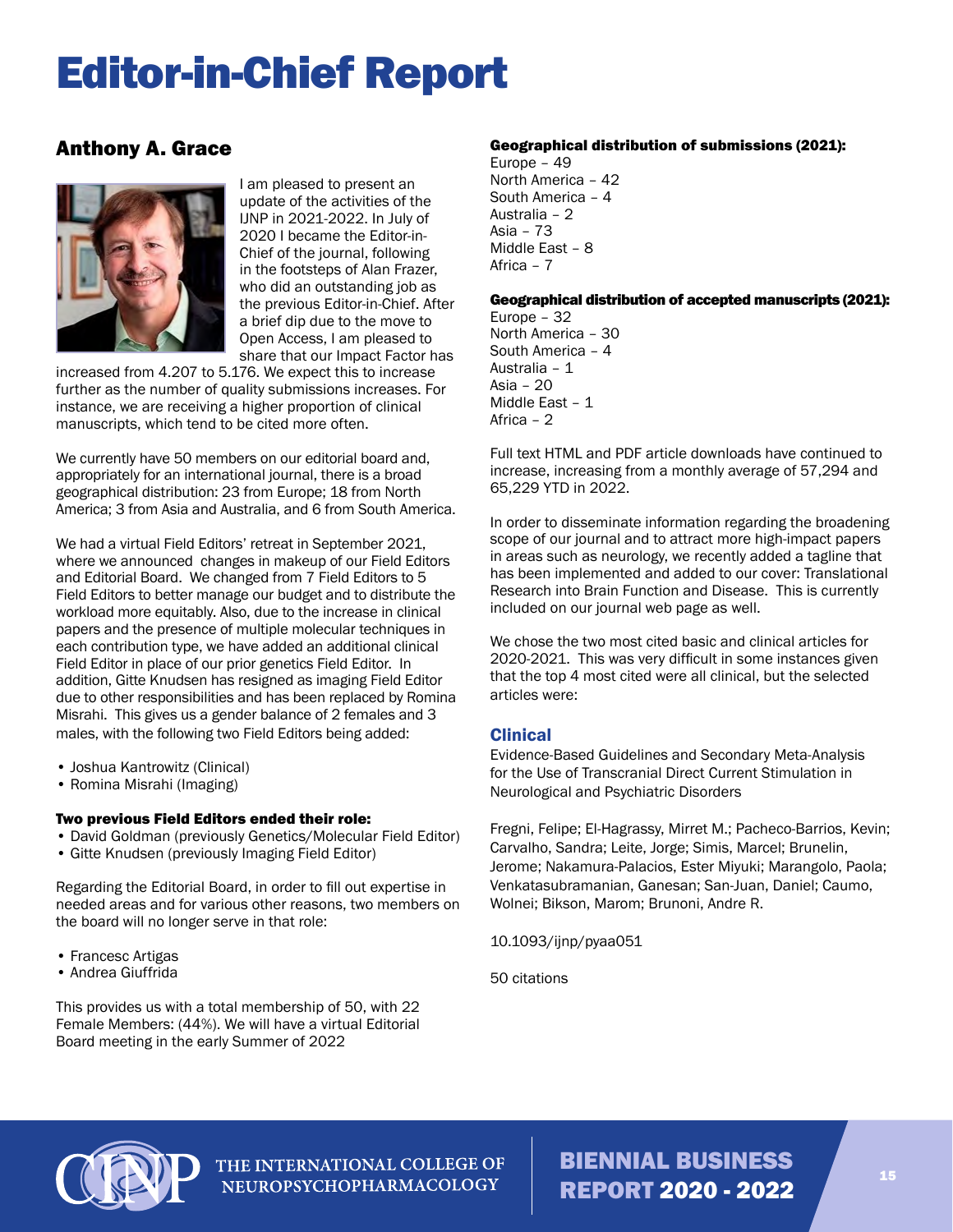# Editor-in-Chief Report

## **Preclinical**

Baicalein Attenuates Neuroinflammation by Inhibiting NLRP3/ Caspase-1/GSDMD Pathway in MPTP-Induced Mice Model of Parkinson's Disease

Rui, Wenjuan; Li, Sheng; Xiao, Hong; Xiao, Ming; Shi, Jingping

10.1093/ijnp/pyaa060

20 citations

Another piece of good news is that the Journal continues to contribute significant revenue to the College. Total journal revenue for the journal in 2021 was GBP 177,653; at 25% royalty share this is a total GBP 44,413 due to CINP.

In addition to the Editorial Board members, I would like to take the opportunity to thank the many people who make the production of IJNP possible, in particular the Field Editors, my Editorial Assistant, Ann Miller, and Sara Yanny-Tillar, who manage the Journal for Oxford University Press (OUP), and the entire marketing and production team at OUP. I would also like to thank the CINP Head Office staff, who manage the finances of the Journal, and who recently led a contract renegotiation process that will further increase CINP's journal revenues by more than \$150,000 over the next five years.



THE INTERNATIONAL COLLEGE OF NEUROPSYCHOPHARMACOLOGY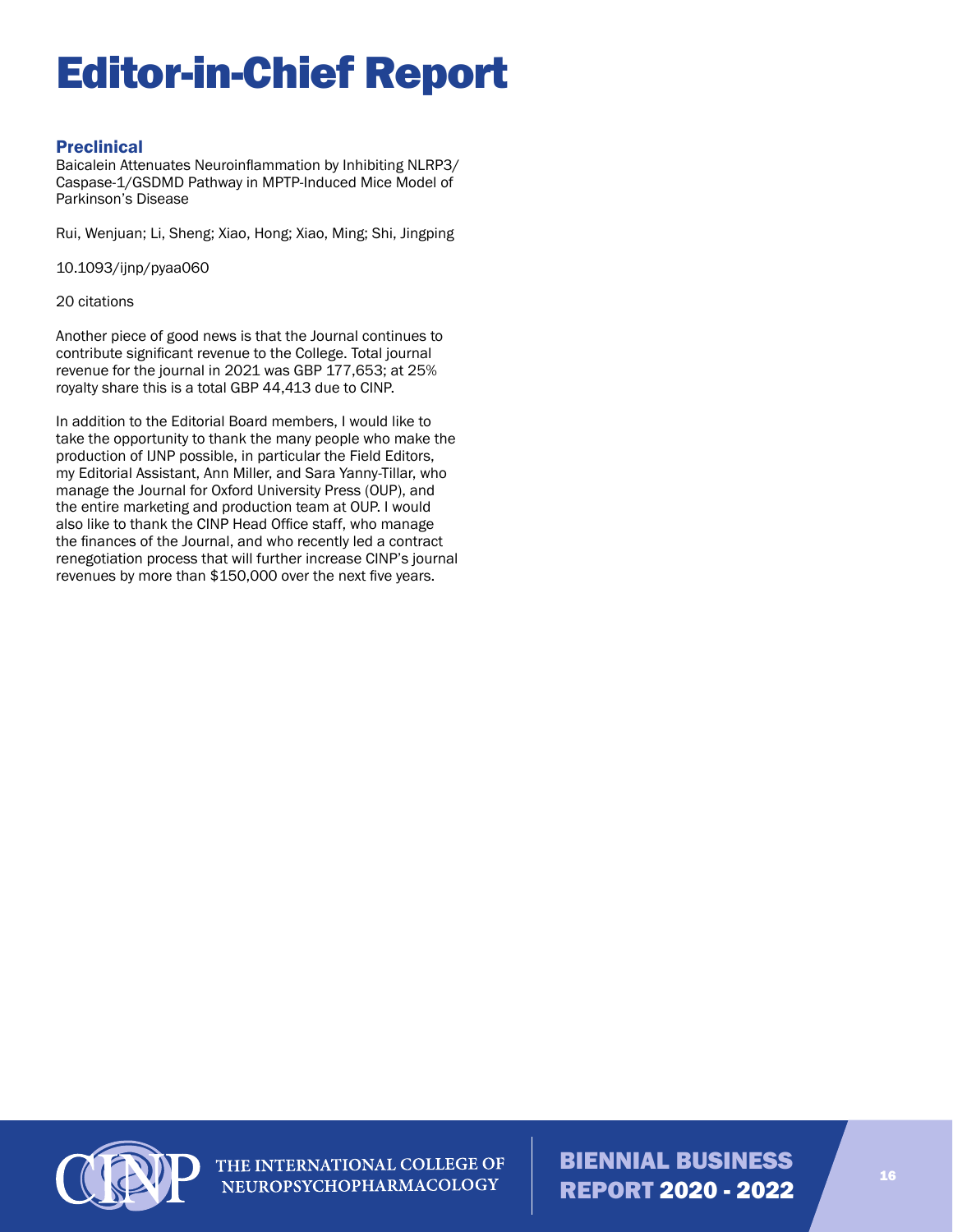



# 34th CINP World Congress of Neuropsychopharmacology

7-10 May 2023 Montreal, Canada

# SAVE THE DATE